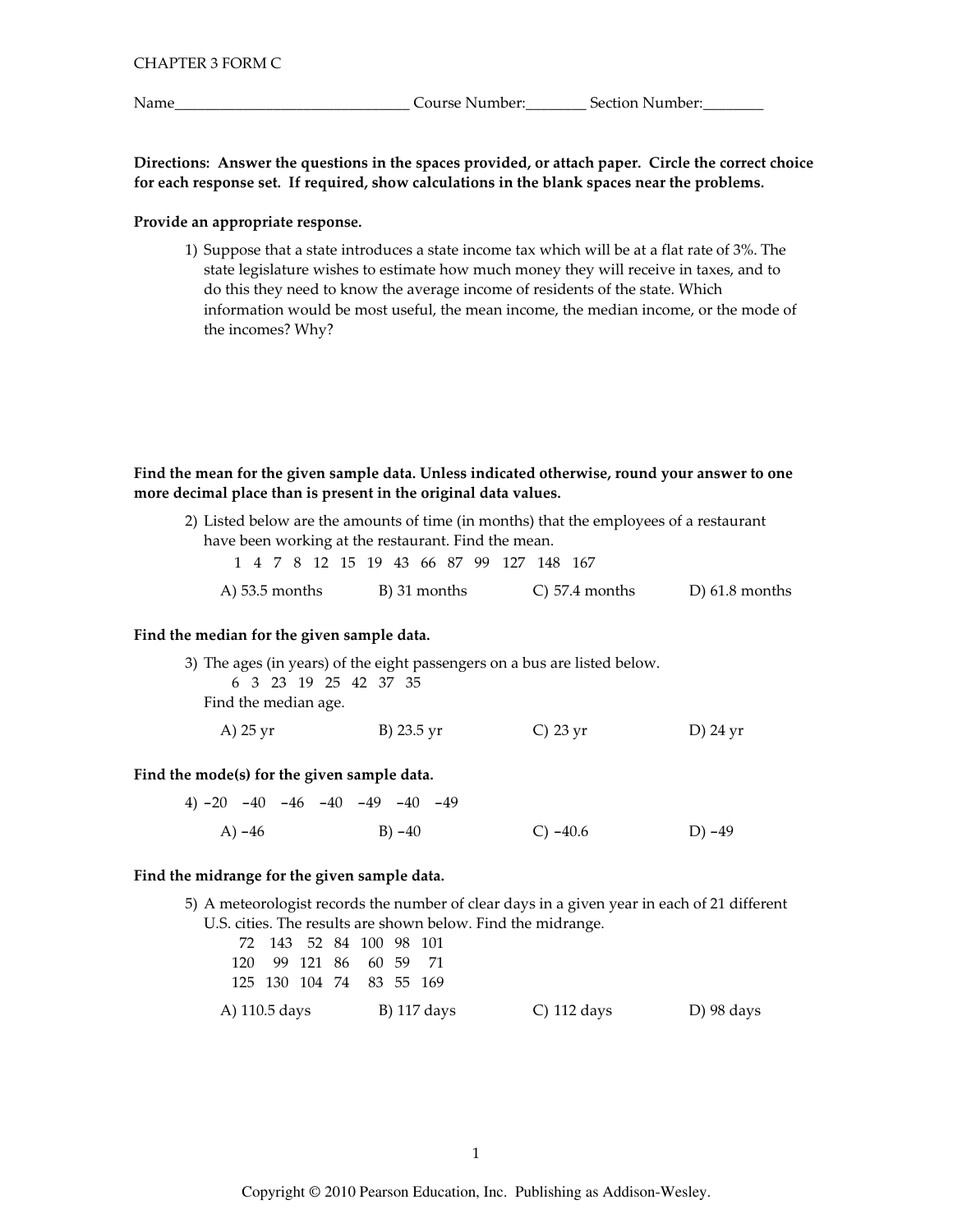## Find the mean of the data summarized in the given frequency distribution.

6) The heights of a group of professional basketball players are summarized in the frequency distribution below. Find the mean height. Round your answer to one decimal place.

| Height (in.)   Frequency |             |             |             |
|--------------------------|-------------|-------------|-------------|
| $70 - 71$                |             |             |             |
| $72 - 73$                | 6           |             |             |
| $74 - 75$                | 10          |             |             |
| $76 - 77$                | 12          |             |             |
| $78 - 79$                | 8           |             |             |
| $80 - 81$                | 6           |             |             |
| $82 - 83$                |             |             |             |
| A) 13.5 in.              | B) 78.2 in. | C) 74.7 in. | D) 76.4 in. |

### Solve the problem.

7) A student earned grades of 78, 78, 91, and 91 on her four regular tests. She earned a grade of 78 on the final exam and 87 on her class projects. Her combined homework grade was 87. The four regular tests count for 40% of the final grade, the final exam counts for 30%, the project counts for 10%, and homework counts for 20%. What is her weighted mean grade? Round to one decimal place.

8) The quadratic mean (or root mean square) is usually used in physical applications. In power distribution systems, for example, voltages and currents are usually referred to in terms of their root mean square value. The quadratic mean of a set of values is obtained by squaring each value, adding the results, dividing by the number of values (n), and then taking the square root of that result, expressed as

quadratic mean = 
$$
\sqrt{\frac{\sum x^2}{n}}
$$

Find the root mean square of these power supplies (in volts): 116, 82, 88, 41.

| A) 163.5 volts | B) 86.0 volts | $\circ$ 43.0 volts | D $\left(81.8\right)$ volts |
|----------------|---------------|--------------------|-----------------------------|
|----------------|---------------|--------------------|-----------------------------|

# Find the variance for the given data. Round your answer to one more decimal place than the original data.

9) To get the best deal on a microwave oven, Jeremy called six appliance stores and asked the cost of a specific model. The prices he was quoted are listed below:

|  | \$235 \$625 \$608 \$165 \$289 \$665 |  |  |  |
|--|-------------------------------------|--|--|--|
|  |                                     |  |  |  |

| A) $42,176.1$ dollars <sup>2</sup> | B) 50,611.4 dollars <sup>2</sup>    |
|------------------------------------|-------------------------------------|
| C) $50,611.3$ dollars <sup>2</sup> | D) 1,335,022.2 dollars <sup>2</sup> |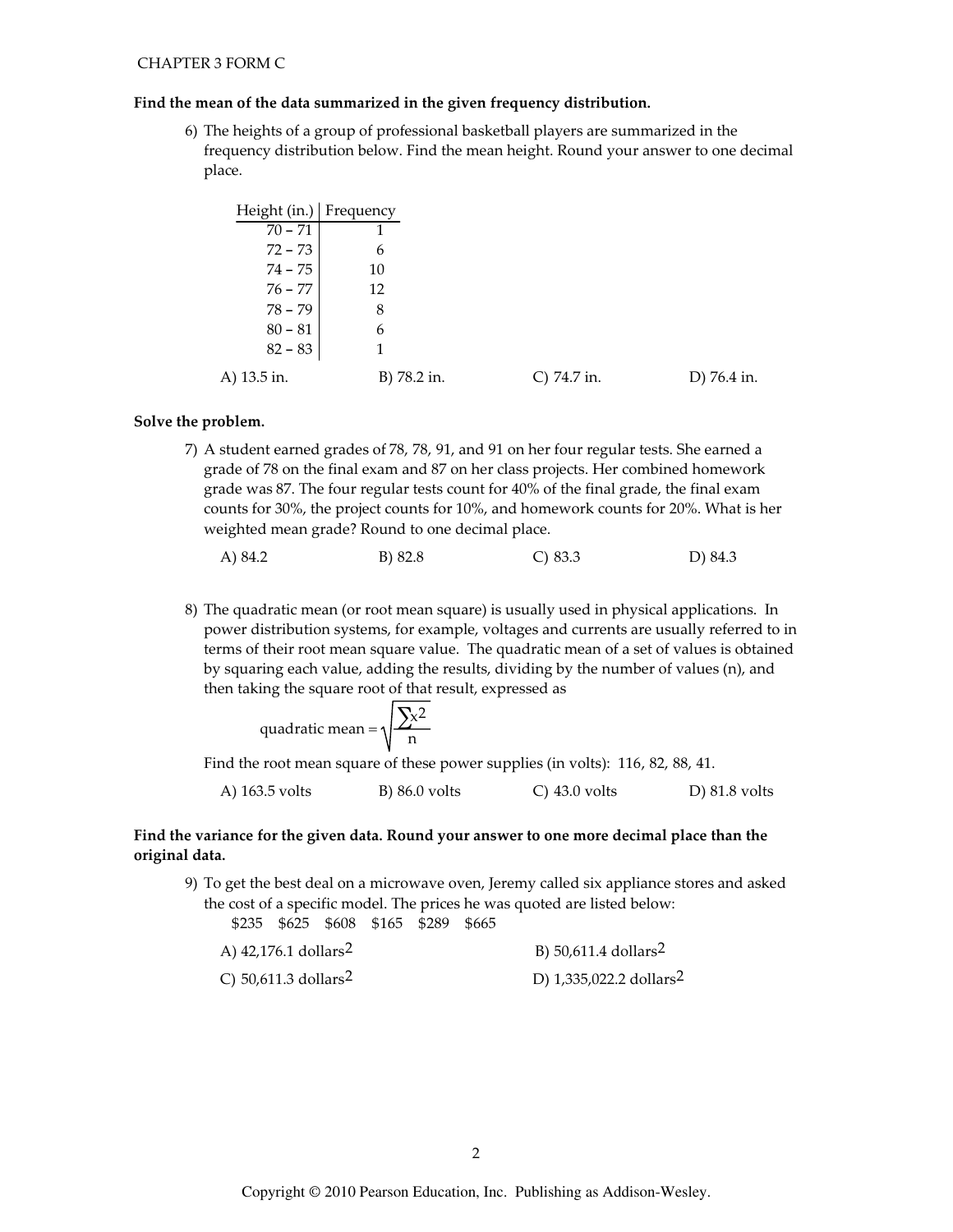# Find the coefficient of variation for each of the two sets of data, then compare the variation. Round results to one decimal place.

| 10) Compare the variation in heights to the variation in weights of thirteen-year old girls. |  |  |  |  |  |  |  |  |  |
|----------------------------------------------------------------------------------------------|--|--|--|--|--|--|--|--|--|
| The heights (in inches) and weights (in pounds) of nine randomly selected thirteen-year      |  |  |  |  |  |  |  |  |  |
| old girls are listed below.                                                                  |  |  |  |  |  |  |  |  |  |
| Heights (inches): 58.9 61.5 62.3<br>64.7 60.1 58.3<br>63.7<br>66.1<br>64.6                   |  |  |  |  |  |  |  |  |  |
| Weights (pounds): 89<br>95<br>92<br>119<br>90<br>123<br>139<br>96<br>98                      |  |  |  |  |  |  |  |  |  |
| A) Heights: 11.7%                                                                            |  |  |  |  |  |  |  |  |  |
| Weights: 6.4%                                                                                |  |  |  |  |  |  |  |  |  |
| There is substantially more variation in the heights than in the weights of the girls.       |  |  |  |  |  |  |  |  |  |
| B) Heights: $4.4\%$                                                                          |  |  |  |  |  |  |  |  |  |
| Weights: 17.1%                                                                               |  |  |  |  |  |  |  |  |  |
| There is substantially more variation in the weights than in the heights of the girls.       |  |  |  |  |  |  |  |  |  |
| C) Heights: $4.6\%$                                                                          |  |  |  |  |  |  |  |  |  |
| Weights: 17.9%                                                                               |  |  |  |  |  |  |  |  |  |
| There is substantially more variation in the weights than in the heights of the girls.       |  |  |  |  |  |  |  |  |  |
| D) Heights: $4.2\%$                                                                          |  |  |  |  |  |  |  |  |  |
| Weights: 16.3%                                                                               |  |  |  |  |  |  |  |  |  |

There is substantially more variation in the weights than in the heights of the girls.

# Use the range rule of thumb to estimate the standard deviation. Round results to the nearest tenth.

|                 |                                                 |        |  |            | 11) The following is a set of data showing the water temperature in a heated tub at different |  |
|-----------------|-------------------------------------------------|--------|--|------------|-----------------------------------------------------------------------------------------------|--|
| time intervals. |                                                 |        |  |            |                                                                                               |  |
|                 | 114.0 113.2 116.3 113.4 115.9 114.2 113.0 114.1 |        |  |            |                                                                                               |  |
| A) 0.6          |                                                 | B) 1.1 |  | C) $-56.1$ | $D)$ 0.8                                                                                      |  |

#### Use the empirical rule to solve the problem.

12) The amount of Jen's monthly phone bill is normally distributed with a mean of \$79 and a standard deviation of \$8. What percentage of her phone bills are between \$55 and \$103?

| A) 68% | B) $95%$ | C) $99.99\%$ | D) 99.7% |
|--------|----------|--------------|----------|
|        |          |              |          |

## Solve the problem.

13) In chemistry, the Kelvin scale is often used to measure temperatures. On the Kelvin scale, zero degrees is *absolute zero*. Temperatures on the Kelvin scale are related to temperatures on the Celsius scale as follows:  $K = C + 273^{\circ}$ . Temperatures on the Fahrenheit scale are related to temperatures on the Celsius scale as follows:

$$
F = \frac{9C}{5} + 32^{\circ}.
$$

A set of temperatures is given in Celsius, Kelvin, and Fahrenheit. How will the standard deviations of the three sets of data compare?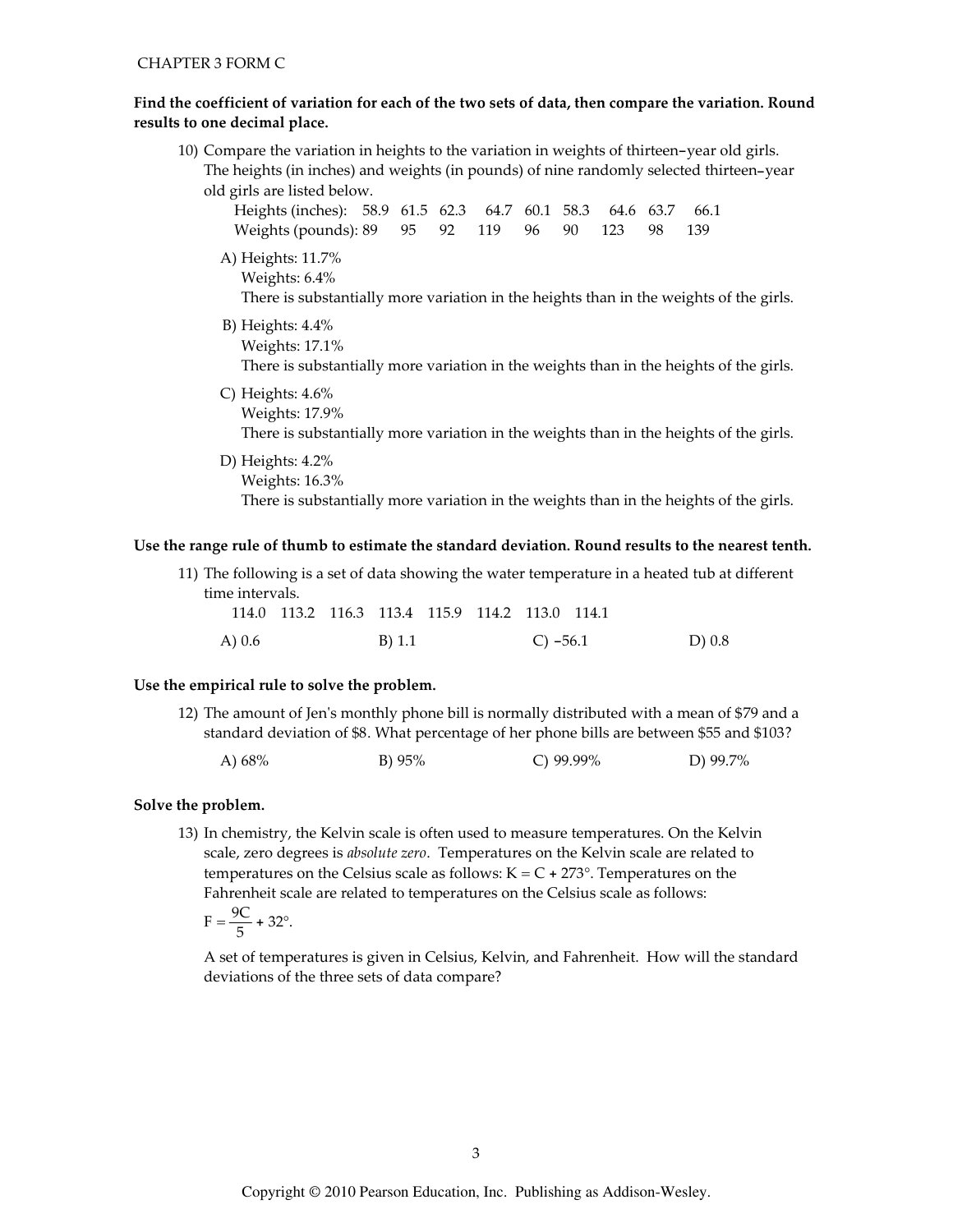## **CHAPTER 3 FORM C**

#### Find the number of standard deviations from the mean. Round your answer to two decimal places.

14) The number of hours per day a college student spends on homework has a mean of 4 hours and a standard deviation of 1.25 hours. Yesterday she spent 2 hours on homework. How many standard deviations from the mean is that?

A) 0.80 standard deviations below the mean

- B) 0.80 standard deviations above the mean
- C) 1.60 standard deviations below the mean
- D) 1.60 standard deviations above the mean

Find the z-score corresponding to the given value and use the z-score to determine whether the value is unusual. Consider a score to be unusual if its z-score is less than -2.00 or greater than 2.00. Round the z-score to the nearest tenth if necessary.

15) A time for the 100 meter sprint of 20.4 seconds at a school where the mean time for the 100 meter sprint is 17.5 seconds and the standard deviation is 2.1 seconds.

| A) 2.9; unusual     | B) $-1.4$ ; not unusual |
|---------------------|-------------------------|
| C) 1.4; not unusual | D) 1.4; unusual         |

#### Determine which score corresponds to the higher relative position.

- 16) Which score has a higher relative position, a score of 278.4 on a test for which  $\overline{x}$  = 240 and  $s = 24$ , or a score of 66 on a test for which  $\overline{x} = 60$  and  $s = 6$ ?
	- A) A score of 66
	- B) A score of 278.4
	- C) Both scores have the same relative position.

### Find the percentile for the data value.

| 17) Data set: 53 41 42 66 70 74 31; |  |  |       |  |          |          |
|-------------------------------------|--|--|-------|--|----------|----------|
| data value: 53                      |  |  |       |  |          |          |
| A) 20                               |  |  | B) 43 |  | $C$ ) 57 | $D$ ) 50 |

### Find the indicated measure.

18) Use the given sample data to find  $P_{80}$ .

49 52 52 52 74 67 55 55

| A) 6.0 | B) 61.0 | C) 67.0 | $D)$ 55.0 |
|--------|---------|---------|-----------|
|        |         |         |           |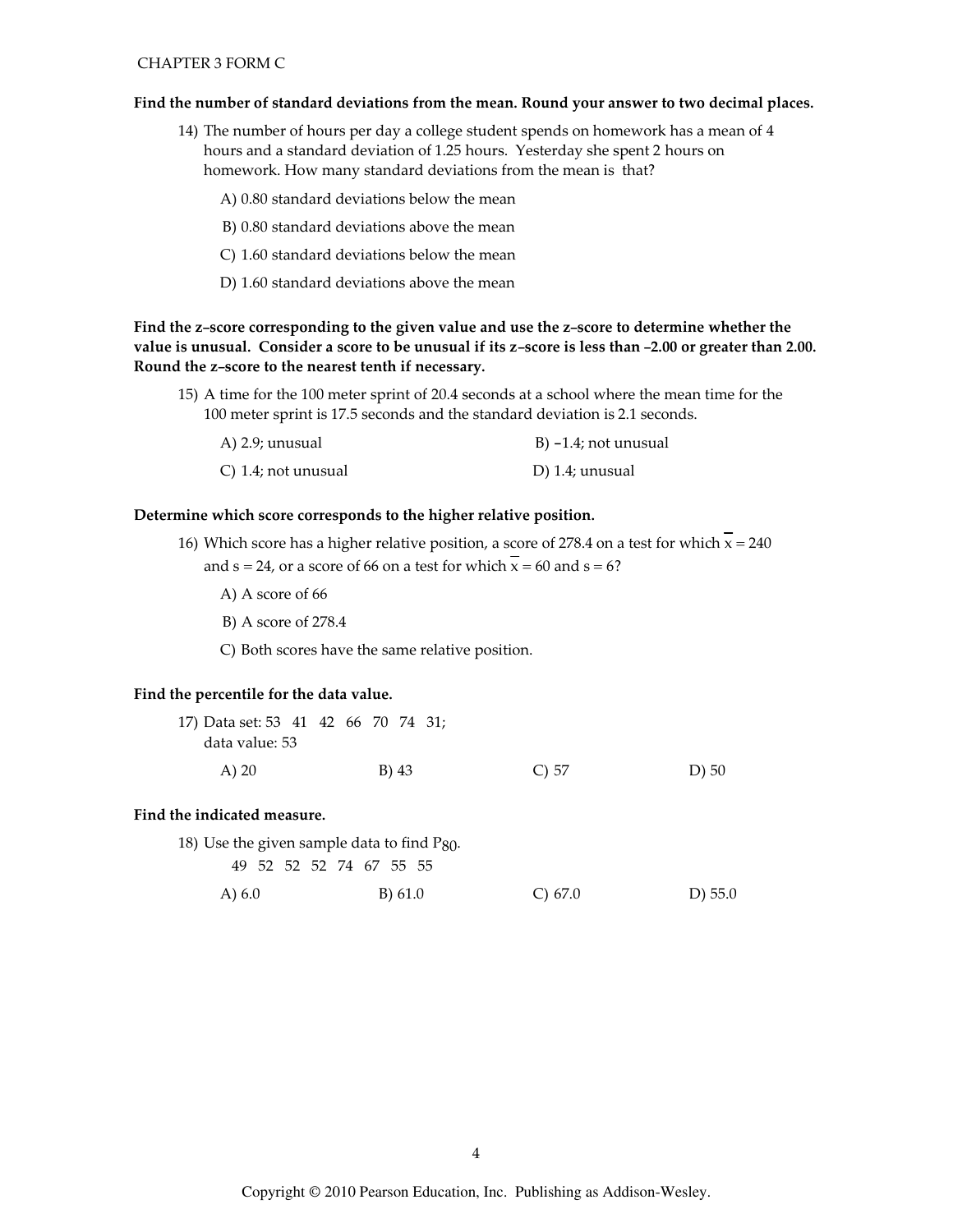# Construct a boxplot for the given data. Include values of the 5-number summary in all boxplots.

19) The weights (in ounces) of 27 tomatoes are shown below. Construct a boxplot for the



# Provide an appropriate response.

20) Human body temperatures have a mean of 98.20° F and a standard deviation of 0.62°. Sally's temperature can be described by  $z = -1.3$ . What is her temperature? Round your answer to the nearest hundredth.

| A) 97.39°F | B) $99.01^{\circ}F$ | C) $96.11^{\circ}F$ | D) $96.90^{\circ}F$ |
|------------|---------------------|---------------------|---------------------|
|            |                     |                     |                     |